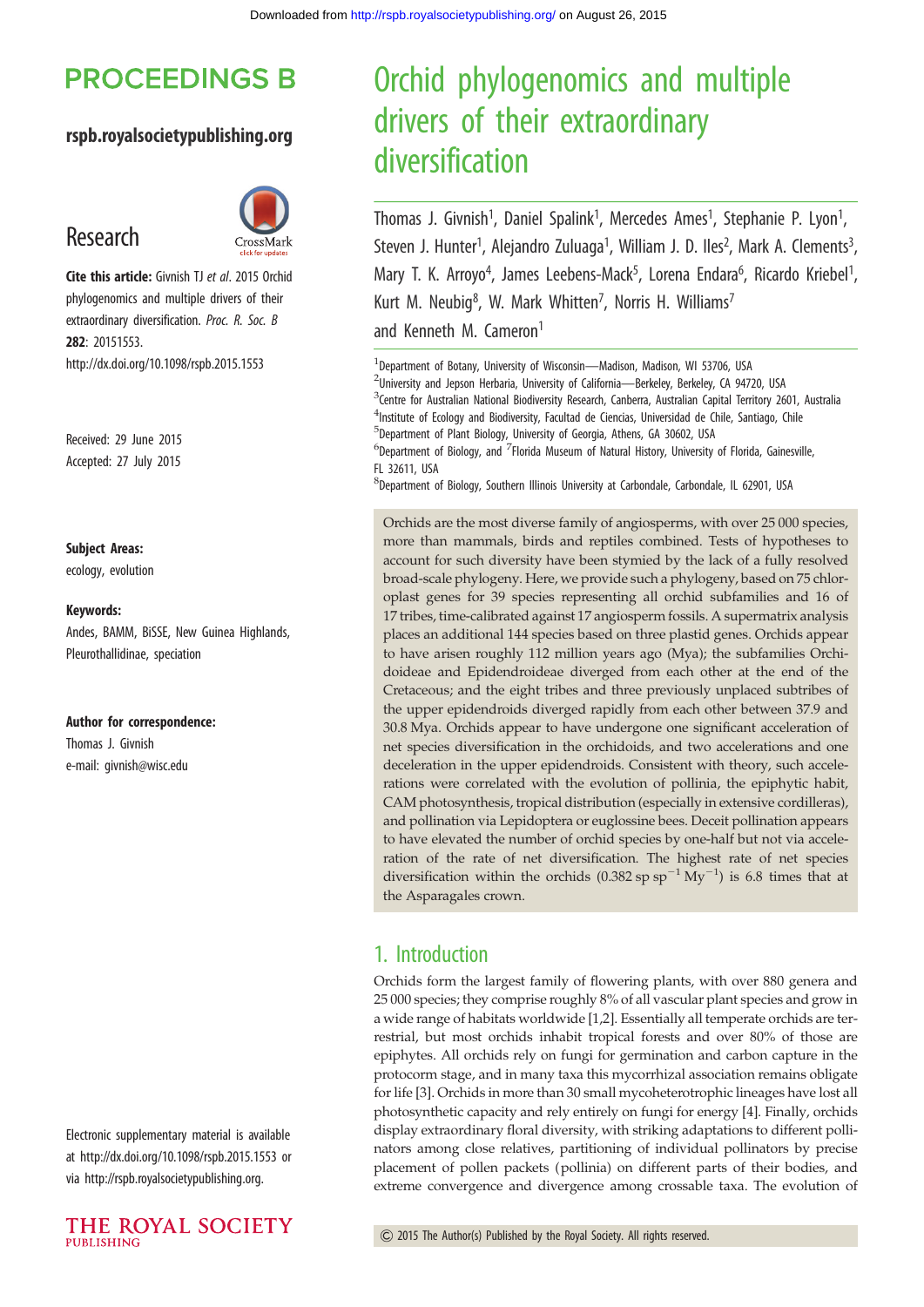pollinia, specialization on individual pollinators or mycorrhizal fungi, pollination via deceit, euglossine bees or Lepidoptera, epiphytism per se or associated traits such as CAM photosynthesis, and predominant distribution in the tropics (and especially in extensive cordilleras) have all been proposed as drivers of the extraordinary species richness of orchids [[5](#page-8-0)–[18](#page-9-0)].

A well-resolved, strongly supported, time-calibrated phylogeny is fundamental to any attempt to test such hypotheses and assess the impact of individual traits and the history of geographical and ecological spread on net rates of species diversification. Over the past two decades, molecular phylogenetics has greatly advanced our understanding of orchid relationships. Investigators have used sequences of one to five plastid loci, segments of nuclear ribosomal DNA, or single mitochondrial or low-copy nuclear genes to identify five orchid subfamilies and their relationships to each other, identifying Apostasioideae as sister to all other orchids, Vanilloideae or Cypripedioideae next divergent, and the two largest subfamilies, Orchidoideae and Epidendroideae, sister to each other [\[19](#page-9-0) –[25](#page-9-0)]. These advances have overturned many classic views of orchid relationships based on morphology alone [[7](#page-8-0),[26\]](#page-9-0) and led to a new phylogenetic classification of the orchids [[1](#page-8-0),[2](#page-8-0)], including 17 tribes and 44 subtribes of orchidoids and epidendroids. Molecular phylogenetic studies to date have, however, failed to agree in the placement of Cypripedioideae and Vanilloideae, or to resolve and strongly support relationships among many of the 13 tribes of subfamily Epidendroideae [[25](#page-9-0) –[28\]](#page-9-0), which comprises around 80% of all orchid species.

To clarify relationships across orchids and test theories about the impact of various traits on their net rate of species diversification, we adopted a phylogenomic approach, using massively parallel sequencing to amass data on a large fraction of the coding regions present in the plastid genome, including a far greater number of characters per taxon than any prior broad-scale study of orchid phylogeny. We extended this phylogeny using a supermatrix approach to include representatives of 40 of 43 orchid subtribes, and calibrated this tree against the ages of several angiosperm fossils to produce a new timeline for orchid evolution, identify points in the family's history at which the rate of net species diversification accelerated significantly and determine whether such accelerations are correlated significantly with characters that have been proposed as likely drivers of orchid speciation.

## 2. Material and methods

#### (a) Phylogenetics

We aligned data for 75 plastid genes from 39 species representing all orchid subfamilies and 16 of 17 tribes, as well as 73 species stratified across all monocot orders and 23 placeholders for major groups of eudicots and basal angiosperms employed as outgroups (electronic supplementary material, table S1). A maximum-likelihood (ML) analysis of the plastome data was conducted using RAXML v. 8.0.9 using the automatic bootstrap option [\[29\]](#page-9-0); we compared results obtained from unpartitioned data with those using an optimal partitioning of the 75 loci identified using AIC in PARTITIONFINDER v. 1.1.1 [\[30\]](#page-9-0). We conducted a similar analysis of a second dataset that added three plastid genes (atpB, psaB and rbcL) for 162 orchid species, including placeholders for all five orchid subfamilies, 18 of 19 tribes and 40 of 43 subtribes, representing all but 0.4% of described orchid species (electronic supplementary material, table S2).

#### (b) Time calibration

We calibrated the supermatrix tree against time using branch lengths based on atpB, psaB and rbcL in a Bayesian framework using BEAST v. 1.8.0 [[31](#page-9-0)] (see electronic supplementary material). Seventeen fossils were used as calibration priors, with offsets corresponding to their minimum estimated ages (electronic supplementary material, table S3). All fossil priors were assigned a lognormal distribution  $(s.d. = 2)$ , accounting for uncertainty in both absolute fossil age estimation and phylogenetic placement. Priors were also placed on the crowns of rosids, magnoliids and  $Caryophyllales + asterids. Due to a lack of fossils easily attributed$ to these clades, normal priors were placed on them with mean offsets and 95% confidence intervals mirroring the posterior ages from the exponential clock analysis of Bell et al. [[32](#page-9-0)], with the expectation that the true ages of these nodes would be captured by these wide, conservative priors. Uniform priors were placed on the root node and the stem of Illicium following [\[33\]](#page-9-0). Two chains of 100 million generations were run. Tree files from these independent chains were combined after removing 25% as burn-in to construct the maximum clade credibility chronogram.

#### (c) Rates of net species diversification

To test for significant shifts in net diversification regimes across lineages, we used the Bayesian approach implemented in BAMM v. 2.0 using Bayes factors [\[34\]](#page-9-0) (see the electronic supplementary material). Analyses were conducted on a chronogram limited to Orchidaceae and other lineages of Asparagales, for Poisson rate priors of 0, 0.2, 0.4, 0.6, 0.8, 1, 5 and 10. For each prior value, two independent MCMC chains of 50 million generations were run; after removing 15% as burn-in, we analysed the output to identify the single best shift configuration with the highest posterior density and the maximum shift credibility configuration. The relative probabilities of less likely shift configurations were also calculated for each value of the Poisson prior.

#### (d) Correlates of net diversification rates

Based on existing hypotheses, we assessed correlations between six sets of character states and apparent rates of speciation and extinction in orchid lineages using BiSSE [\[35\]](#page-9-0). Rationales for these hypotheses are given in the Discussion. Sources of phenotypic data are provided in the electronic supplementary material. BiSSE cannot calculate likelihoods on unresolved tips representing more than 190 taxa, so all tips were down-weighted by a factor of 25, with small clades rounded up to 1 [\[36\]](#page-9-0).

Gains and losses of each character-state were mapped onto the chronogram using MP and ML. For each character, an unconstrained model for diversification was compared to models where speciation ( $\lambda$ ), extinction ( $\mu$ ) and character-state transition rates (q) were individually constrained ( $\lambda_0 = \lambda_1$ ,  $\mu_0 = \mu_1$ ,  $q_{01} = q_{10}$ ). Likelihoods of the constrained models were compared to the unconstrained model, with significance of likelihood scores assessed with ANOVA tests. Net rates of diversification for different character-states were calculated as  $\lambda - \mu$ . For individual traits, we measured the advantage in net diversification per million years within lineages conferred by a characterstate as  $\zeta = \exp(\lambda_1 - \mu_1) - (\lambda_0 - \mu_0) - 1; \; \xi = \exp(q_{01} - q_{10}) - 1$ measures the advantage in net diversification per million years per lineage across lineages.  $\xi$  is a heuristic measure, given that the realized shifts in character-states (i.e. in births of lineages marked by those states) depends on the standing number of lineages with each alternative state at any one time. Previous studies have used  $\zeta$  as the rate of net species diversification; essentially, it measures the average rate of diversification  $2<sup>2</sup>$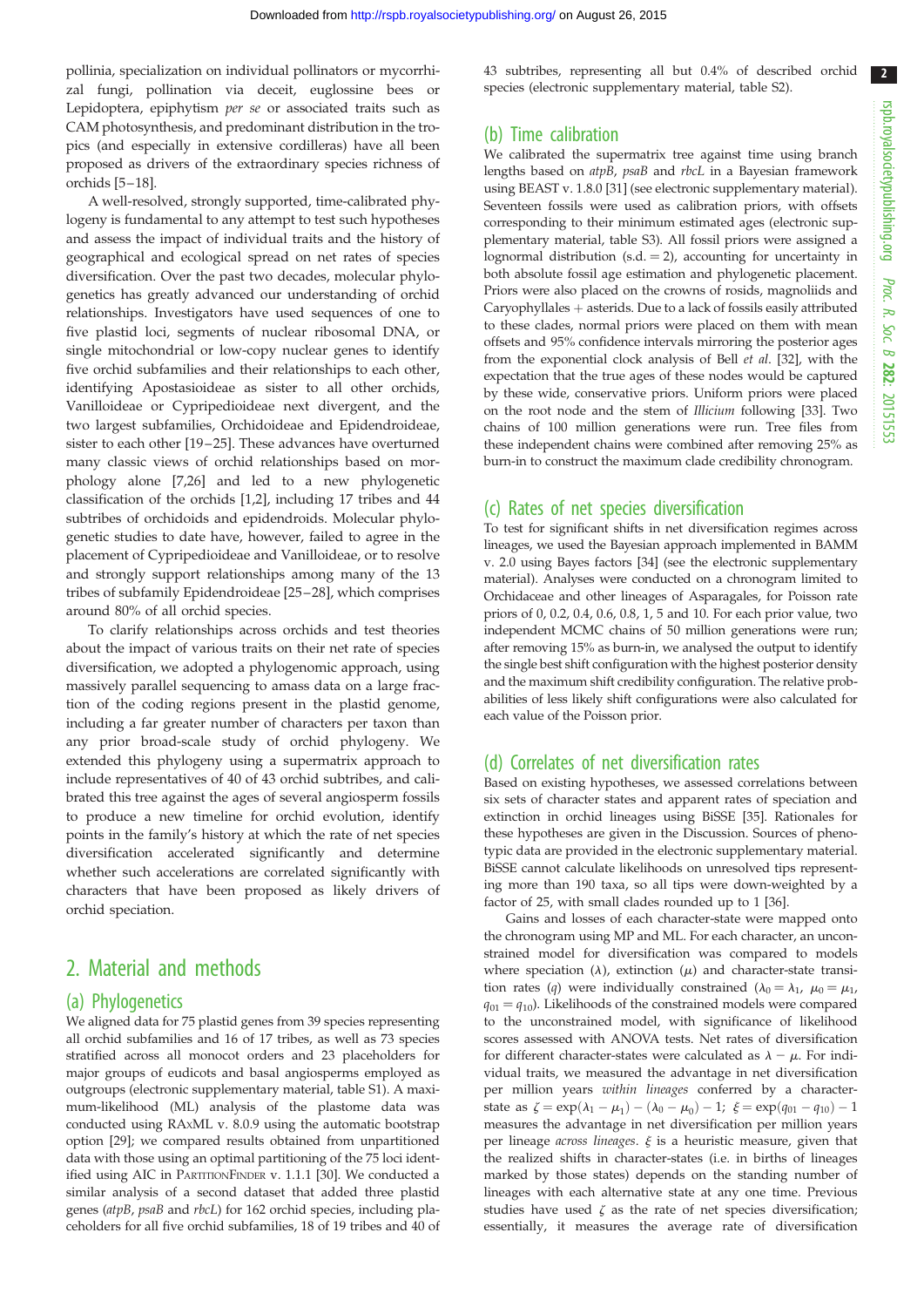<span id="page-2-0"></span>

Figure 1. Plastome phylogeny for Orchidaceae, based on an ML analysis of sequence variation in 75 genes from the plastid genome of 39 orchid species and 100 angiosperm outgroups (latter not shown). Bootstrap support values are shown above each branch. Orchid genus, subtribe, tribe and subfamily are indicated for each placeholder. Inset: Phylogram shows branch lengths based on inferred genetic substitutions down each branch. Asterisks indicate mycoheterotrophic taxa (Corallorhiza, Rhizanthella and Neottia, top to bottom).

within lineages marked by a particular character-state, such as red flowers. We are coining the term 'across-lineage diversification' for  $\xi$ ; it essentially measures the rate at which new lineages marked by, say, red flowers arise via mutation of character-states.

We conducted a phylogenetically unstructured comparison of differences among tropical terrestrial clades, tropical epiphytic clades and temperate terrestrial clades in net diversification rate  $D = (\ln S)/T$ , where S = number of species in a clade and T = stem age of that clade [\[36\]](#page-9-0).

## 3. Results

ML analysis of 77 880 aligned bases (including 31 691 informative characters, of which 9315 were informative within orchids) produced a fully resolved tree in which 26 of 38 nodes within Orchidaceae have bootstrap support values more than or equal to 98% (figure 1). The same topology, with negligible differences in branch lengths and support values, was recovered with an analysis based on the 50 partitions identified by PARTITIONFINDER; for simplicity, we focus here on the tree obtained from the unpartitioned data. This is the first fully resolved, strongly supported

backbone phylogeny for Orchidaceae, including representatives of all tribes except the small mycoheterotrophic Gastrodieae (six genera, 70 species). This phylogeny places Apostasioideae sister to all other subfamilies, then Vanilloideae, then Cypripedioideae sister to Orchidoideae and Epidendroideae, and resolving relationships among the tribes of the latter. The exceptionally short branches along the spine of Epidendroideae may help explain why previous analyses based on only one or a few genes have been unable to resolve and strongly support many of the intertribal relationships within that subfamily (figure 1). The plastome tree strongly supports the positions of two previously unplaced subtribes, with Collabiinae sister to Podochileae and Dendrobiinae sister to Malaxideae (figure 1). As expected, the mycoheterotrophic taxa examined (Corallorhiza, Neottia, Rhizanthella) all exhibited accelerated rates of nucleotide substitution. Rhizanthella has one of the most highly reduced plastomes of any angiosperm sequenced to date, with only 59 910 bp and 33 genes [\[37](#page-9-0)], and shows a huge acceleration of nucleotide substitution (figure 1).

Our supermatrix analysis indicates that the highly specialized Rhizanthella (which flowers underground and has fleshy fruits) diverged from its closest relatives 31 Mya ([figure 2](#page-3-0); electronic supplementary material, figure S2). This analysis 3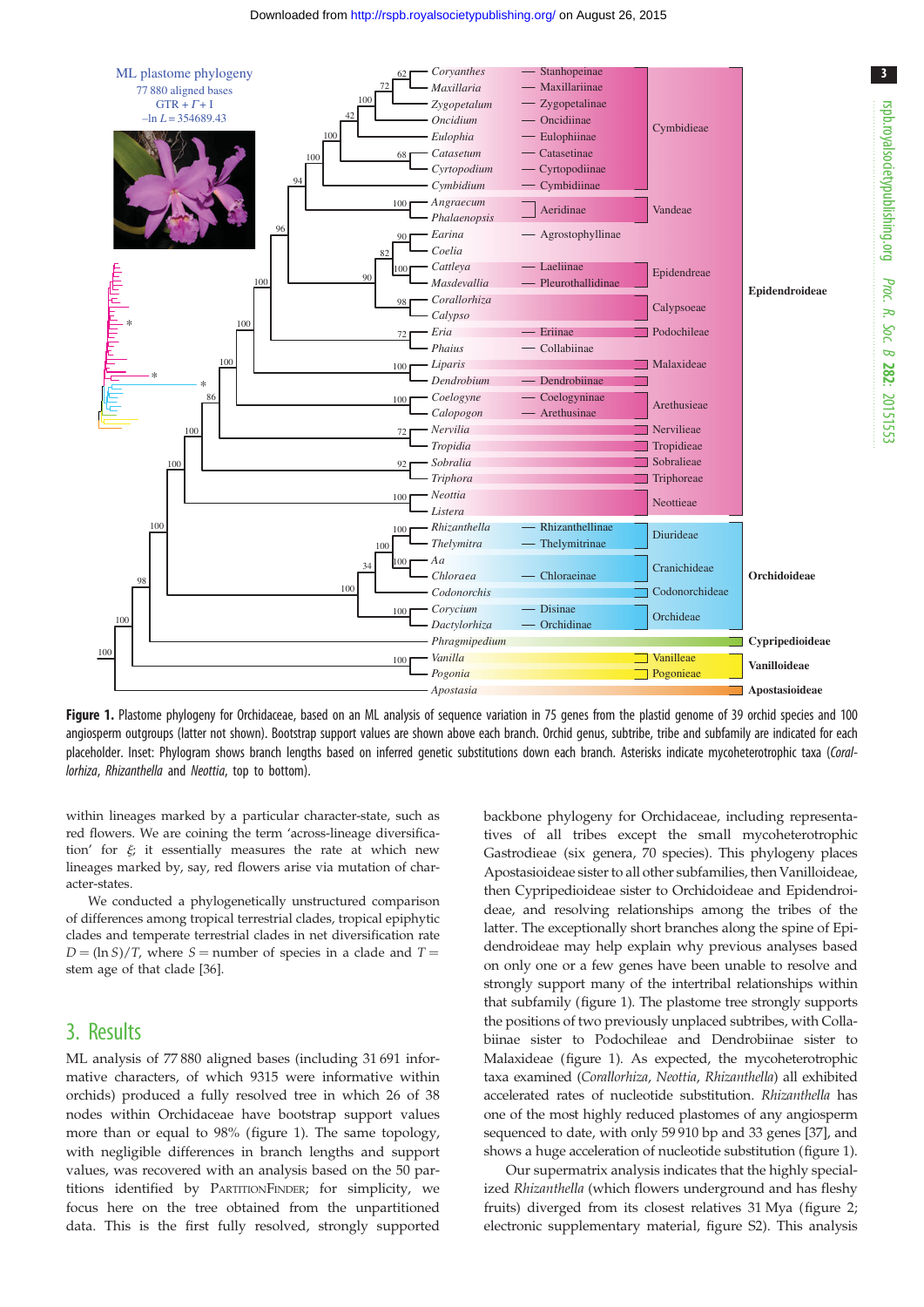<span id="page-3-0"></span>

rspb.royalsocietypublishing.org Proc. R. Soc. $\sigma$ 282: 20151553

4

Figure 2. Backbone chronogram for Orchidaceae, based on a supermatrix analysis including a total of 201 orchid species and 100 outgroups. Relationships are summarized by subtribes (-inae) and tribes (-eae); subfamilies are indicated on the right. Branch lengths are proportional to time in millions of years. Bootstrap support values are shown above each branch.

largely preserved relationships among subfamilies, tribes and subtribes seen in the plastome study, but greatly increased the numbers of species and subtribes represented. The supermatrix tree identifies the previously unplaced subtribe Agrostophyllinae as sister to the unplaced genus Coelia, with both sister to Epidendreae, and Calypsoeae sister to all three lineages [\(figure 1](#page-2-0); electronic supplementary material, figure S1).

Orchids appear to have diverged from the common ancestor of all other members of Asparagales ca 112 Mya, and extant orchid lineages began diverging from each other 90 Mya. Orchids diverged from the common ancestor of all other Asparagales ca 112 Mya, and extant orchid lineages began diverging from each other 90 Mya (see electronic supplementary material, figure S1, and figure 2 for ages  $+95%$ confidence intervals). The stem age of Vanilloideae is 84 My; of Cypripedioideae, 77 My; and of Orchidoideae and Epidendroideae, 64 My, at the dawn of the Tertiary. The eight tribes and three previously unplaced subtribes of so-called 'upper' epidendroids—the clade spanned by Arethuseae and Cymbidieae—diverged rapidly from each other between 37.9 and 30.8 Mya (figure 2). A series of short branches also separate four of the five tribes of the 'lower' epidendroids (Nervilieae, Tropidieae, Sobralieae and Triphoreae). Our age estimates push back the stem and crown ages of Orchidaceae by 7 and 10 My, respectively, relative to the estimates by Gustafsson et al. [\[24](#page-9-0)], but are supported by a much wider set of fossil calibration points.

## (a) Evolution of characters hypothesized to affect net diversification

Pollinia characterize Orchidoideae and Epidendroideae and evolved no later than 64 Mya (electronic supplementary material, figure S2a). Epiphytism appears to have evolved once at the base of the upper epidendroids, no later than 35 Mya, and to have been lost at least three times, in Bletiinae, Calypsoeae and Arethusinae (electronic supplementary material, figure S2b). A very few cases of epiphytism are also known from scattered species of Cypripedioideae (e.g. Paphiopedilum, Phragmipedium) and Orchidoideae (e.g. Dispersis, Eurystyles, Pseudoeurystyles) [[2](#page-8-0)]. CAM photosynthesis appears to have arisen at least four times, in the upper epidendroids (with several subsequent losses and reappearance in Epidendreae minus Ponerinae), in Sobralieae, and in scat-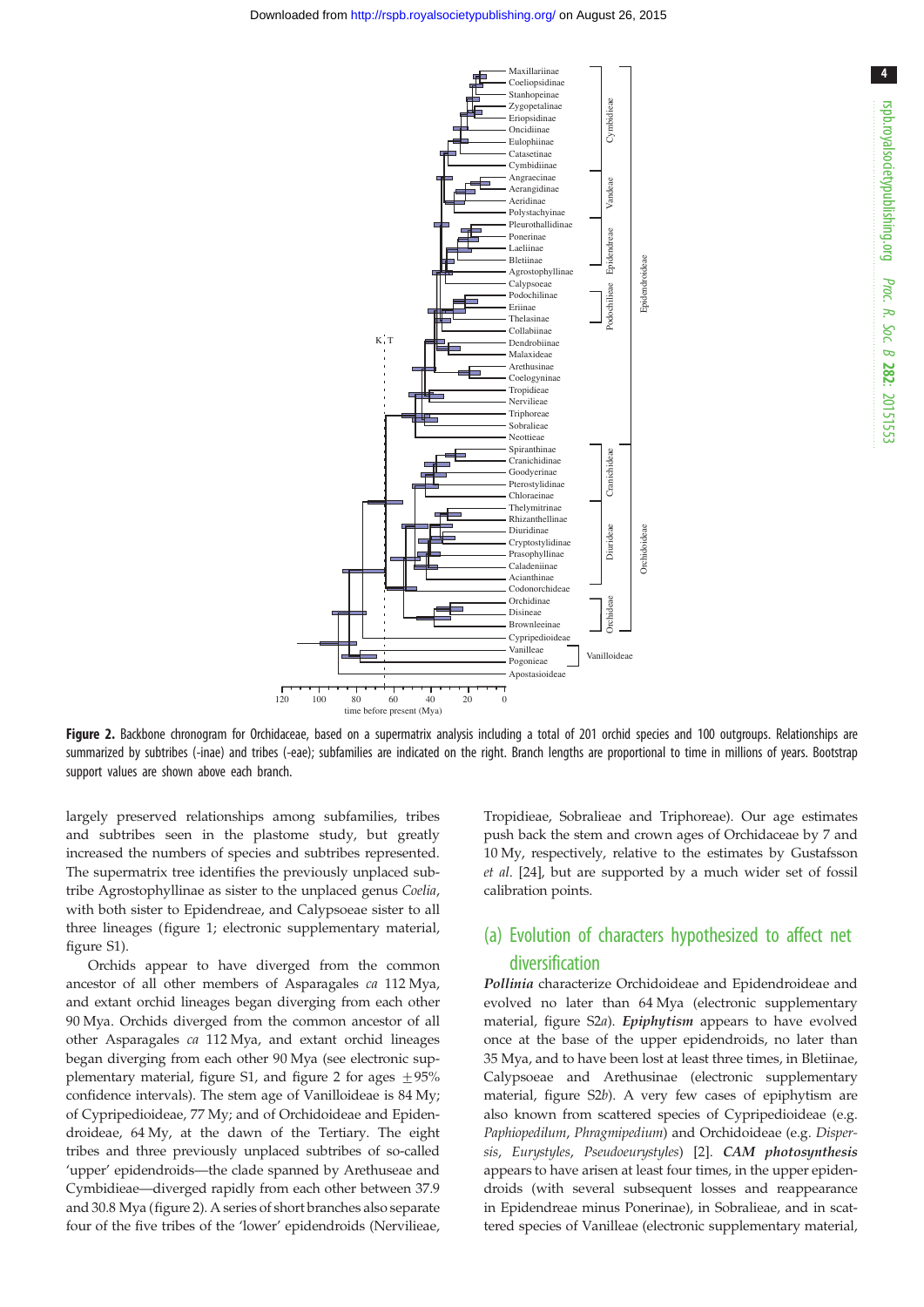figure S2c). Orchids initially had tropical distributions, lost them in ancestral Orchidoideae, secondarily regained them in Cranichideae, and within the latter again lost them in Pterostylidinae and Cranichidinae (electronic supplementary material, figure S2d).

Deceit pollination evolved at least once, in the stem group of all orchids except Apostasioideae, and then was lost in Codonorchideae, Goodyerinae–Spiranthinae–Cranichidinae, Neottieae, Sobralieae–Triphorieae, Tropideae, Thelasinae, Podochilinae, Agrostophyllinae, Bletiinae, Ponerinae, Aerangidinae–Angraecinae, Cymbidiinae, Catasetinae and Zygophyllinae–Stanhopeinae–Coeliopsidinae–Maxillariinae (electronic supplementary material, figure S2e). Deceit appears to involve Hymenoptera in cypripedioids, and many orchidoids in Orchideae and especially Diurideae, except for fungus gnats in subtribe Acianthinae. Dipterans are involved in pollination of many species of the pleurothallid alliance and others, whereas oil-gathering Centris bees appear to be duped by many Oncidiinae. Pollination by male euglossine bees appears to have arisen at least twice, in Catasetinae and Zygophyllinae–Stanhopeinae–Coeliopsidinae, in subtribes that evolved 16–22 Mya, with a later loss in Maxillariinae (electronic supplementary material, figure S2f). Pollination by Lepidoptera appears to have arisen at least five times, in Disinae and Orchidinae, Collabinae, Eriinae, Epidendreae and allies, and Angraecinae–Aerangidinae, with losses in Bletiinae and Pleurothallidinae–Ponerinae (electronic supplementary material, figure S2g).

Invasion of the Andes at more than 1300 m elevation appears to have arisen in at least 10 lineages, including Vanilleae, Orchidinae, Goodyerinae– Spiranthinae–Cranichidinae, Malaxideae, Calypsoeae, Epidendreae, Angraecinae, and Cymbidieae minus Cymbidiinae (electronic supplementary material, figure S2h). Invasion of the New Guinea Highlands at more than 1000 m elevation occurred in at least 15 lineages (electronic supplementary material, figure S2i). Although MP and ML reconstructions suggest many fewer invasions, deep sharing of a distribution in the New Guinea Highlands is impossible given their recent uplift ca 12 Mya [[38\]](#page-9-0).

## (b) Rates of net diversification within orchids and their close relatives

Apparent rates of speciation and extinction at the crown of Asparagales are  $\lambda = 0.088$  sp sp<sup>-1</sup> My<sup>-1</sup> and  $\mu = 0.031$  sp sp<sup>-1</sup>  $My^{-1}$ , respectively. A wide range of Poisson priors—from 0.6 to 10.0—each identified significant shifts of net diversification within Asparagales as sampled, all within the orchids, with one acceleration in the orchidoids, a second acceleration in the upper epidendroids, a nested deceleration in Agrostophyllinae plus Calypsoeae, and a further nested acceleration in Laeliinae–Pleurothallidinae–Ponerinae ([figure 3](#page-5-0)). Initial rates of speciation and extinction in the last, most rapidly diversifying clade—endemic to the Neotropics—are  $\lambda = 0.510 \text{ My}^{-1}$ and  $\mu = 0.128 \text{ My}^{-1}$ . Rates of net species diversification per million years  $(\lambda - \mu)$  in that clade were thus 6.8 times that at the Asparagalean crown; that across the orchidoids, 1.3 times that rate; and that at the base of the upper epidendroids, 2.9 times that rate. Low rates of net diversification persisted in the lower epidendroids, coupled with a drop by two-thirds in the speciation rate. Low values of the Poisson prior (0.0–0.4) led to two inferred shifts in net diversification, in the orchidoids and the upper epidendroids. This same set of shifts was identified

as much less likely (52–82%) than the four-shift set emerging from Poisson priors of 0.6, 0.8, 1.0, 5 and 10.

#### (c) Correlates of net diversification rate

Evolution of pollinia significantly accelerated both speciation and extinction rates, as predicted, and resulted in a 4.9% higher rate of net diversification per million years within lineages [\(table 1\)](#page-6-0). Only one transition to pollinia occurred, so rates of net diversification across lineages per million years caused by initiation of new lineages with pollinia present or absent was quite low (0.5%). Epiphytism significantly accelerated both speciation and extinction rates relative to the terrestrial habit, yielding a 8.8% edge in net diversification per million years within lineages;  $q_{01}$  and  $q_{10}$  did not differ significantly, so  $\xi = 0.0\%$ . Tropical distributions significantly accelerated speciation and extinction rates relative to extratropical distributions, resulting in a 2.1% higher rate in net diversification per million years within lineages and 1.9% across lineages. In orchids, this last difference, however, appears to be driven primarily by habit, not latitude per se. A phylogenetically unstructured comparison among subtribes and similar taxonomic units showed that the average net diversification rate did not differ significantly between extratropical and tropical terrestrial lineages  $(0.115 \pm 0.057 \,\mathrm{My}^{-1})$  versus  $0.118 \pm 0.061$  My<sup>-1</sup>,  $p > 0.92$ ), and that the average rate for tropical epiphytic lineages (0.266  $\pm$  0.077 My<sup>-1</sup>) was significantly greater than that for both temperate and tropical terrestrial lineages ( $p < 0.001$ ) ([table 2\)](#page-6-0). *CAM photosynthesis* accelerated speciation and extinction rates relative to  $C_3$  photosynthesis, yielding a 20.3% advantage in net diversification per million years within lineages and an 11.8% disadvantage across lineages ( $\xi = -11.8\%$ , [table 1](#page-6-0)). This calculation overstates CAM's disadvantage across lineages, because CAM characterizes a minority of lineages (electronic supplementary material, table S4), and the actual flux between CAM and non-CAM lineages depends on both  $\xi$  and the relative abundance of CAM and non-CAM taxa. Tropical distributions significantly increased speciation and extinction rates, and boosted diversification rates within lineages by 2.1% and across lineages by 1.9%.

Deceit pollination—via mimicry of food sources, nesting sites or potential mates—significantly increased speciation and extinction rates but resulted in a small decrease in net diversification within lineages ( $\zeta = -2.2\%$ ), balanced by a comparable increase across lineages ( $\xi = 1.9\%$ ). Provision of chemical allurants for male euglossine bees had no significant impact on  $\lambda$  or  $\mu$  but increased net diversification rates within lineages by 5.2% with a smaller negative effect  $(-2.0\%)$  across lineages ([table 1\)](#page-6-0). Pollination by Lepidoptera increased speciation and extinction rates within lineages, albeit non-significantly, resulting in a large positive effect (7.1%) on net diversification within lineages and a negligi-ble effect on diversification across lineages [\(table 1](#page-6-0)). Life in extensive tropical cordilleras—as exemplified by the Andes and New Guinea Highlands—significantly increased speciation and extinction rates, yielding a large 24.9% advantage in net diversification rate within lineages, but also an apparently large 21.3% disadvantage across lineages ([table 1\)](#page-6-0). However, the latter effect is overstated, because most lineages did not invade these cordilleras (electronic supplementary material, table S4) and because diversification within and across montane lineages is underestimated by overestimates

5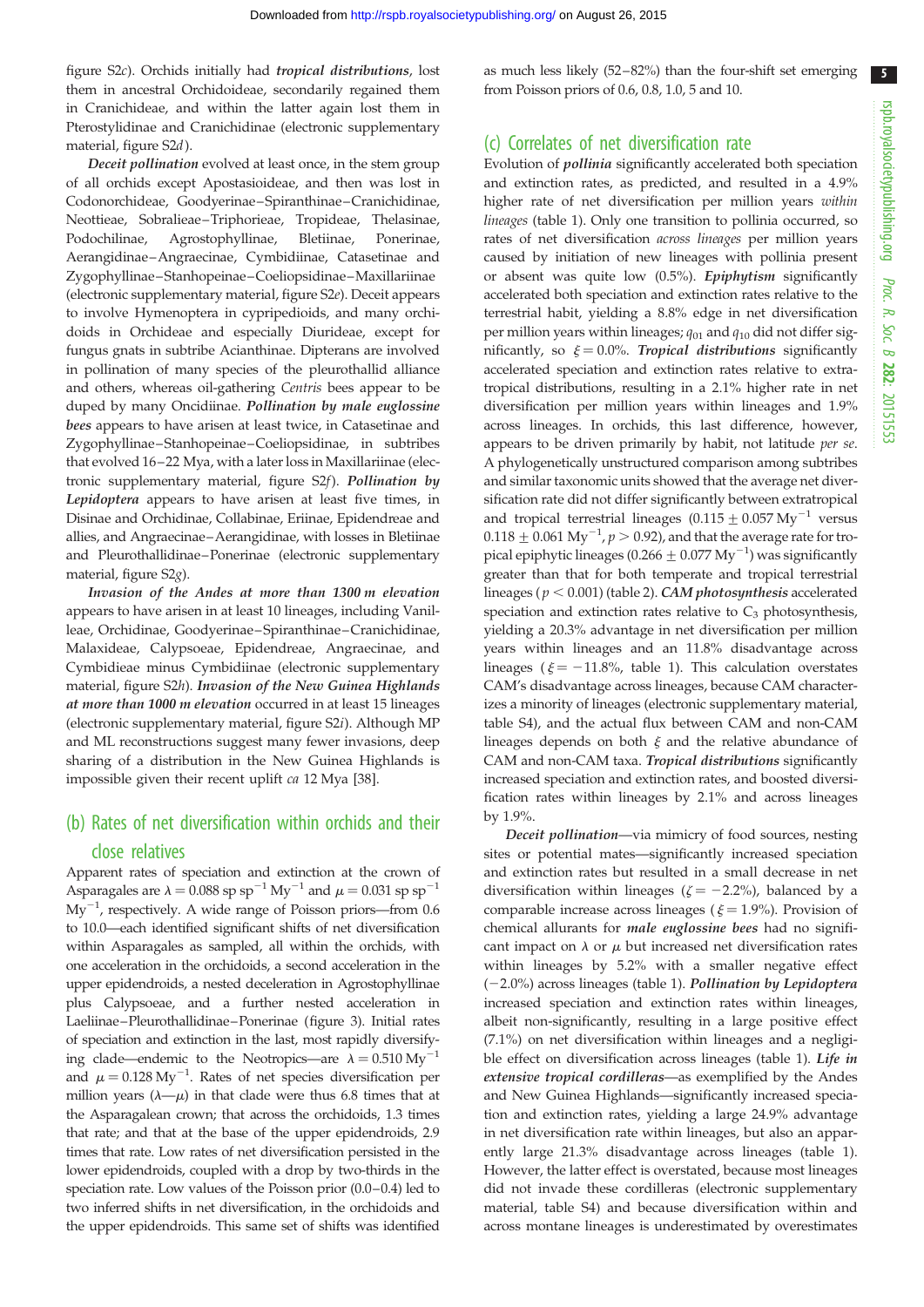<span id="page-5-0"></span>

Figure 3. Diversigram for Orchidaceae, showing three significant shifts of net diversification rate, inferred from BAMM analysis. Initial inferred rates of speciation ( $\lambda$ ) and extinction ( $\mu$ ) are shown for each of the numbered clades. Warmer branch colours represent faster rates of net diversification for each lineage (see inset scale). Triangle heights are proportional to the number of present-day taxa in each lineage; triangle lengths reflect crown ages. Insets: rates of speciation (green), extinction (black) and net species diversification (red, with blue probability distribution) projected forward from each of the four critical nodes.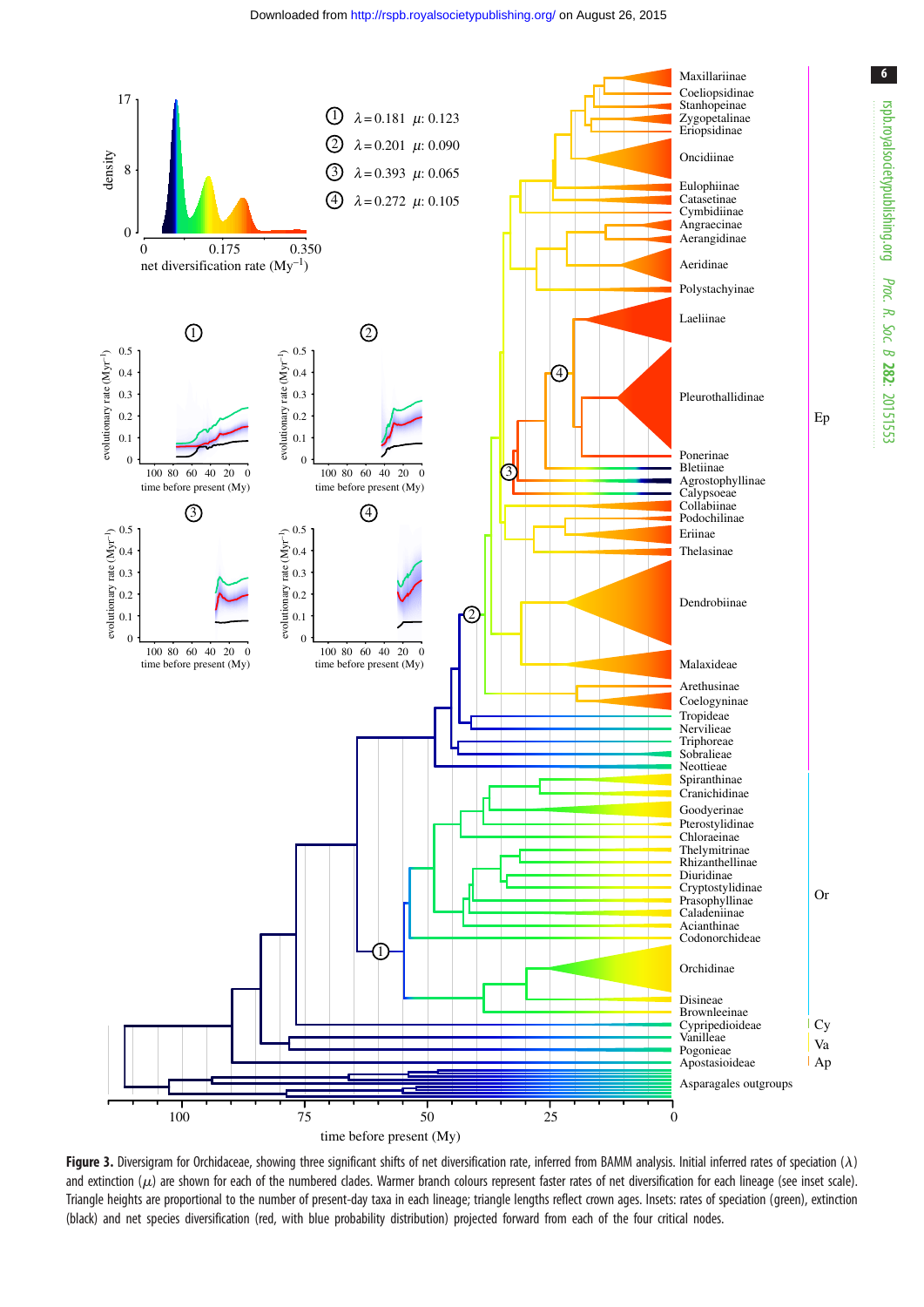<span id="page-6-0"></span>Table 1. Apparent rates of speciation ( $\lambda$ ), extinction ( $\mu$ ) and character-state transition (q) associated with particular character-states based on BiSSE analysis. Significantly larger rates are indicated by asterisks.  $\zeta = \exp(\lambda_1-\mu_1) - (\lambda_0-\mu_0)-1$  measures the advantage in net diversification ( $r=\lambda-\mu$ ) per million years *within* lineages conferred by a character-state;  $\xi = \exp(q_{01} - q_{10}) - 1$  measures the advantage in net diversification per million years per lineage across lineages; it is a heuristic measure, given that the realized shifts in character-states (i.e. in births of lineages marked by those states) depends on the standing number of lineages with each alternative state at any one time.

| character-state |     |       | $\boldsymbol{\mu_1}$ | $\mu_{0}$ | (%) | <b>g</b> <sub>01</sub> | 910                     |   |
|-----------------|-----|-------|----------------------|-----------|-----|------------------------|-------------------------|---|
|                 |     |       | ***                  | 0.000     | 5.1 |                        | $5.6 \times 10^{-10}$   |   |
|                 | *** | 0 071 | በ 474*               | 0.056     | 8.8 | ገ በበበ7                 | 0 0010                  |   |
|                 |     |       | 1**                  | 0.005     |     | በ179                   |                         |   |
| CAM             |     |       |                      | በ 381     |     |                        | ***                     |   |
|                 |     |       |                      | በ 367     |     | $***$                  |                         | . |
|                 |     |       | በ 361                | በ 493     | 5.2 |                        |                         |   |
|                 |     |       |                      | በ 37ጸ     | 7.1 | .<br>) በበ16            | 6.0 $\times$ 10 $^{-1}$ |   |
|                 |     |       |                      |           |     |                        | 7***                    |   |

 $*_{p}$  < 0.05,  $*_{p}$  < 0.01,  $**_{p}$  < 0.001.

**Table 2.** Diversification rate D (mean  $+$  s.d.) for orchid clades composed of more than 90% temperate terrestrial species, tropical terrestrial species and tropical epiphytes. Values with different superscripts are significantly different ( $p < 0.01$ ) based on a t-test with unequal variances; values with the same superscript do not differ significantly.

| clade type                               |                              |
|------------------------------------------|------------------------------|
| temperate terrestrial clades ( $n = 6$ ) | $0.115 + 0.057$ <sup>a</sup> |
| tropical terrestrial clades ( $n = 6$ )  | $0.118 + 0.061^a$            |
| tropical epiphytic clades ( $n = 5$ )    | $0.266 + 0.077^b$            |

of the age of montane lineages in New Guinea (see above). Epiphytism and pollination via deceit, euglossine bees or Lepidoptera accelerated net diversification by large amounts, but their overall effect is less than that of CAM photosynthesis and (especially) life in extensive tropical cordilleras. A 5% advantage in net diversification per million years translates, via compound interest, into a 165% advantage in species numbers in 20 My; a 15% advantage translates into a 1536% advantage over the same period.

#### 4. Discussion

The evolution of *pollinia* should accelerate speciation by permitting precise placement of pollen and allowing specialization on individual pollinators (e.g. moths versus bees) or parts thereof [\[6\]](#page-8-0), and by increasing the importance of genetic drift, perhaps resulting in an alternation of drift with strong selection on sexual characteristics [\[16](#page-9-0)]. In addition, pollinia allow very small numbers of variants to produce large numbers of offspring, promoting speciation from small numerical bases (perhaps due to highly inefficient pollination), which might otherwise lead to demographic collapse and extinction.

Epiphytism should accelerate speciation in several ways. First, epiphytism is a key innovation that allows the invasion of a new adaptive zone—the branches and boles of trees—largely unoccupied by other vascular plants. Second, epiphytism should help generate and maintain high levels of plant diversity because the habitable surface of bark, branches and twigs is much greater than the ground occupied by a forest; because variation in insolation and humidity within tree crowns allows local, fine-scale niche partitioning; and because altitudinal and topographic variation in fog deposition and evaporation rates creates a range of conditions that can be partitioned at broader spatial scales and may serve to isolate populations and foster local speciation [\[12](#page-8-0)-[15,](#page-8-0)[36\]](#page-9-0). Third, epiphytism is associated with high rainfall and humidity, and thus often with tropical montane conditions; the latter can provide large-scale barriers to gene flow (e.g. deep valleys, high ridges) that can isolate populations at larger spatial scales and further accelerate speciation [[13,](#page-8-0)[36\]](#page-9-0). Finally, the tiny seeds associated with epiphytism can provide occasional long-distance dispersal, permitting genetic differentiation to proceed in parallel at many sites along the length of extensive montane areas, such as the Andes [[36\]](#page-9-0). Indeed, epiphytism in Bromeliaceae—the angiosperm family with the second largest number of epiphytic species after Orchidaceae—is associated with an acceleration of speciation rates by 2.5- to 5.3-fold relative to terrestrial lineages [[36\]](#page-9-0). Almost all bromeliads have a Neotropical distribution, so they show no confounding of latitude with epiphytism. Tropical distributions should increase rates of speciation relative to those outside the tropics as a result of greater habitat area, more stable climates, lack of glaciation, and greater opportunity for coevolution of plants and their mutualists and specialized herbivores [\[17](#page-9-0)]. Within orchids, temperate versus tropical latitudes per se appear to have had no significant effect on diversification, but the epiphytic habit appears to have accelerated net diversification rates by 8.8% per million years (table 1). Gravendeel et al. [\[12\]](#page-8-0) used a phylogenetically unstructured analysis to show that epiphytic orchid genera contain more species, on average, than terrestrial genera. Our results generalize their findings and are the first rigorous demonstration, for orchids, that epiphytism accelerates differentiation when phylogeny at various levels is taken account.

CAM photosynthesis had no significant effect on net diversification in bromeliads—in which it occurs both in terrestrial lineages on dry sites and in epiphytic lineages [\[36](#page-9-0)]—but it did accelerate speciation, extinction and net diversification in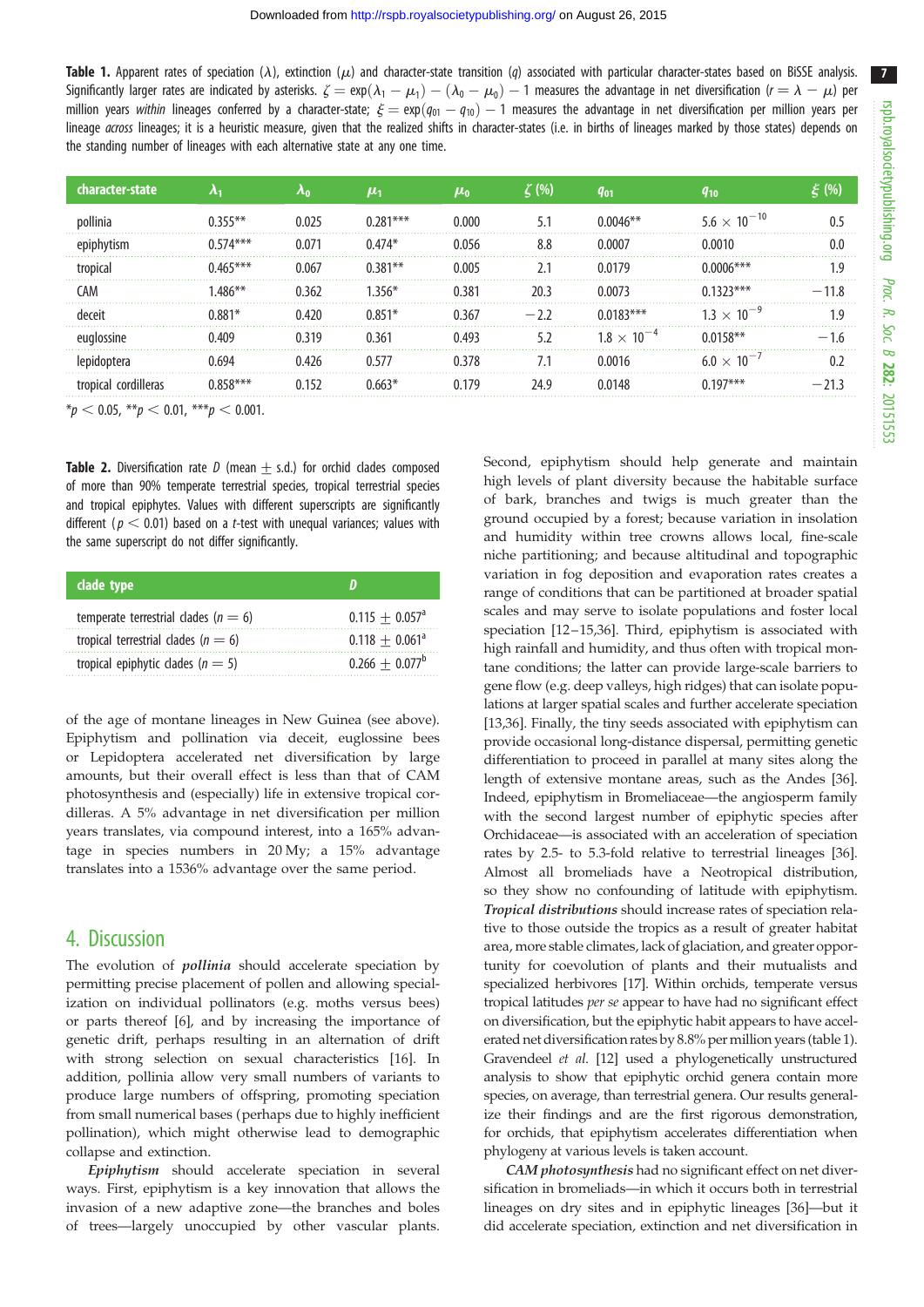8

orchids, perhaps because it is so closely tied to epiphytism in orchids [\[15\]](#page-8-0) and may permit invasion of the most exposed perches, as well as drier forests at lower elevations.

Deceit pollination characterizes one-third of all orchids [\[9,](#page-8-0)[39](#page-9-0)]. Mimicry of potential mates is much less common than mimicry of food or nesting sites, but is thought likely to accelerate speciation because subtle changes in floral morphology or volatile compounds can attract different pollinators and lead to reproductive isolation [[9](#page-8-0)], and often results in high efficiency of pollen transfer to conspecifics [[40\]](#page-9-0). We propose that pollination via deceit inevitably involves a density-dependent advantage of new mimetic morphs that are rare relative to models; such negative density-dependence is a potentially strong but previously overlooked force that could favour high rates of diversification. Pollination by male euglossine bees should accelerate speciation by allowing small chemical changes in the allurants provided by orchids to attract bees that are reproductively isolated from each other and by permitting partitioning of individual bee species by placing pollinia on different parts of their bodies [[6](#page-8-0),[18](#page-9-0)]. Pollination by Lepidoptera often involves nectar storage in corolla tubes or spurs whose lengths can be easily modified and, in so doing, lead to the rapid recruitment or evolution of different pollinators and, ultimately, to accelerated rates of speciation. Floral spurs are not, however, always associated with nectar production [\[41](#page-9-0)], so that the argument favouring the evolution of progressively longer spurs and pollinator mouthparts [[42\]](#page-9-0) does not necessarily hold, and is difficult to test given the possibility that some orchids (e.g. Disa) use empty spurs as a deceitful means of attracting pollinators.

This study shows that orchids are remarkably species-rich partly as a result of three likely accelerations of net diversification rates, apparently driven in part by the acquisition of pollinia, epiphytism, tropical distributions, CAM photosynthesis, pollination via deceit, male euglossine bees or Lepidoptera, and life on extensive tropical cordilleras. It must be recognized, however, that shifts in net diversification are scale-dependent. Our sampling is well suited to detect shifts in diversification at tribal or subtribal levels within orchids, but inadequate to identify such shifts within genera. Nevertheless, our findings provide the first quantitative support for several earlier hypotheses regarding the genesis of orchid diversity and identify specific points in orchid evolution where these factors played a role. They show that multiple factors—several of them interconnected—have contributed to orchid diversification.

The first significant acceleration of net diversification is at the base of Orchidoideae, one node removed from that at which pollinia evolved ([figure 3\)](#page-5-0). The second acceleration coincides with the origin of epiphytism in the upper epidendroids and, less precisely, with the origin of several montane clades in the Andes. A deceleration of diversification occurs in Epidendreae –Agrostophyllinae –Calypsoeae, as expected because this group does not consist of montane epiphytic lineages: Calypsoeae are temperate terrestrials, most Agrostrophyllinae are epiphytes from lowland tropical forests, and—uniquely within tribe Epidendreae—early-divergent Bletiinae have regained the terrestrial habit. The final acceleration coincides with the later divergent elements of tribe Epidendreae and a large concentration of Andean taxa pollinated via deceit or Lepidoptera. Pleurothallids, the most diverse element of this clade, are largely pollinated by dipterans. Low rates of net diversification persisted in the lower epidendroids, which are marked (as are orchidoids) by a lack of epiphytism but, unlike orchidoids, largely lack pollination via deceit, euglossine bees or Lepidoptera. We suspect that this last distinction accounts for low diversification in the lower epidendroids and the displacement of the first acceleration of diversification from the orchidoid–epidendroid crown to the orchidoid crown.

The synergistic effects of epiphytism and life in extensive, topographically complex, tropical cordilleras on geographical speciation at small spatial scales are likely to have had quite large effects on orchid diversity, given the very large number of species in certain clades centred on the Andes (e.g. Cymbidieae minus Cymbidiinae, Epidendreae) and the New Guinea Highlands (e.g. Dendrobiinae), as well as the high local diversity, narrow endemism and rapid spatial turnover of orchid species in these areas [\[43](#page-9-0),[44\]](#page-9-0). The effects of epiphytism per se, CAM photosynthesis and life in tropical cordilleras cannot be teased apart using current techniques, and will always be hard to separate given the causal links among these traits. Surprisingly, epiphytism appears to have had a stronger effect than tropical distribution in accelerating species diversification in orchids. There is no doubt that sexual selection and floral diversification have had a large impact on orchid diversification [\(table 1\)](#page-6-0). The fact that approximately one-third of all orchids engage in deceit pollination—a mechanism almost unknown in other plants—is especially striking, and suggests that the evolution of such pollination may have increased orchid diversity by 50% over what it otherwise would have been, given non-deceit pollination in the remaining two-thirds of all orchids. Yet deceit, considered alone, appears to have augmented orchid diversity not by accelerating net diversification, but simply by adding more species at roughly the same rate.

The fact that orchids show no significant acceleration of diversification relative to other Asparagales among the three earliest divergent subfamilies ([figure 3\)](#page-5-0) implies that the defining characteristics of the orchids as a whole—the column, mycoheterotrophic germination, minute seeds lacking endosperm and a specialized labellum—did not, by themselves, accelerate diversification. But these traits almost surely acted in concert with the evolutionary triggers identified above to promote high levels of speciation. The ability of pollinia to allow small numbers of variants (based on limited pollination or recent mutation) to produce large numbers of offspring, promoting speciation from small numerical bases, depends on the production of large numbers of (therefore) small seeds, and such seeds would be favoured by mycoheterotrophic germination [\[45](#page-9-0)]. The dispersal of pollinia and extreme specialization on individual pollinators or pollinator body parts clearly were facilitated by the orchid column and labellum [\[6\]](#page-8-0). Evolution of epiphytism was surely favoured by the possession of tiny, dust-like seeds that could settle on twigs and branches regardless of orientation.

The extent and resolution of our phylogenetic reconstruction is inadequate currently to detect the likely diversifying influence of repeated, small-scale adaptive radiations in pollinators or mycorrhizal fungi. Within Platanthera, Disa, Corycium and Drakaea, closely related species often diverge in pollinators or the placement of pollinia on the same pollinator, suggesting that adaptive radiation in pollinators or pollinia position may be an important driver of diversification among closely related orchids [\[6](#page-8-0)–[8,](#page-8-0)[46\]](#page-9-0). By contrast, the evidence for narrow specialization of closely related orchids on different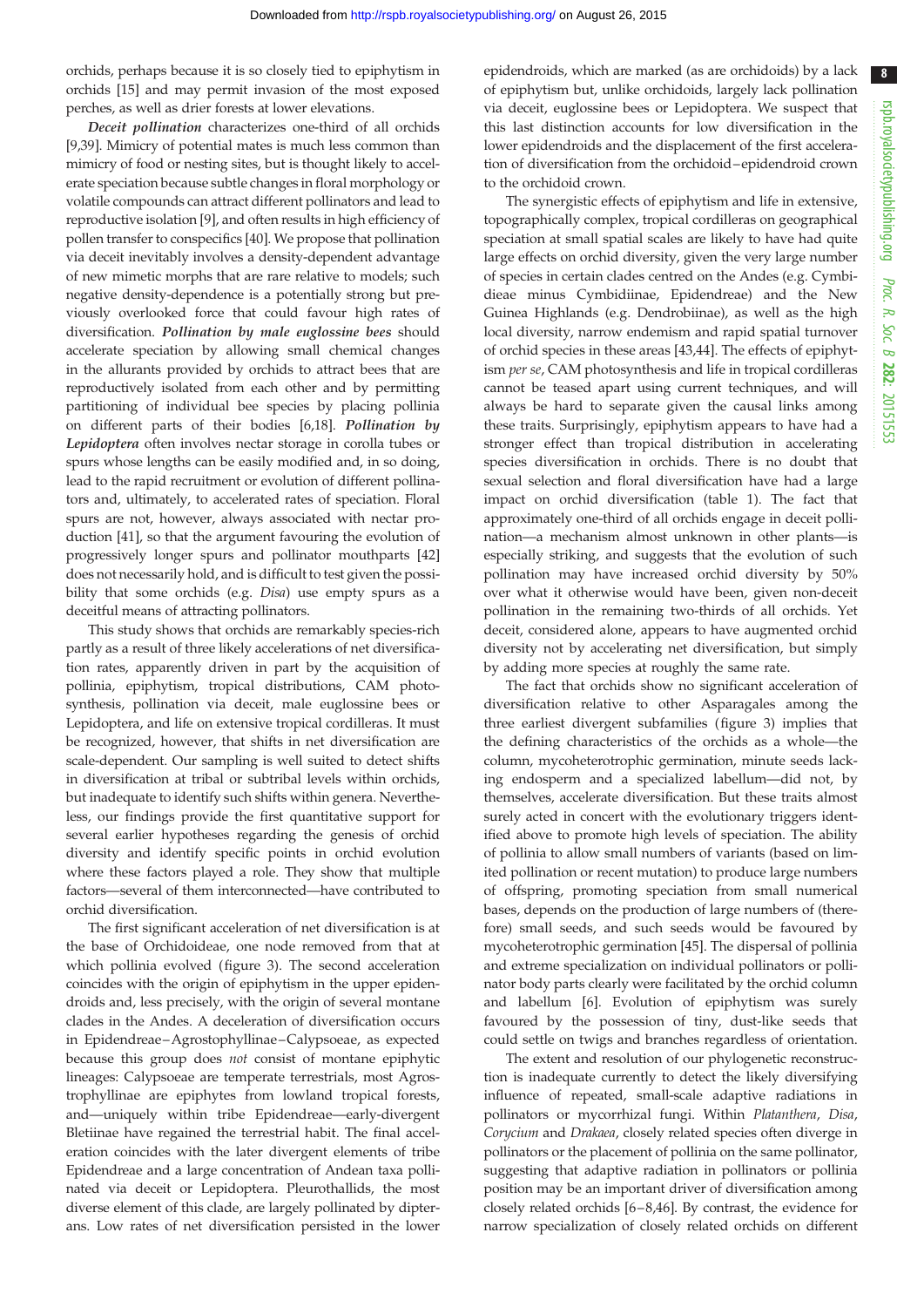9

<span id="page-8-0"></span>mycorrhizal fungi is limited to mycoheterotrophic taxa; photosynthetic species often overlap strongly in their fungal partners [\[46](#page-9-0)]. Pollinators but not mycorrhizal fungi are likely to provide a mating barrier between orchid species.

Finally, invasion of extensive tropical cordilleras per se should accelerate speciation, extinction and net diversification, given the abundance of natural barriers to gene flow, dynamic shifts in the location of favourable habitats, and the possibility for geographical speciation proceeding in parallel along the lengths of mountain chains [13,14[,17,36](#page-9-0)]. Invasion of such cordilleras as the Andes and the New Guinea Highlands had by far the largest positive effect on net species diversification within lineages (see above).

We suggest that three additional factors likely to contribute to orchid diversification should be explored, as follows.

#### (a) Dispersal, time and familial range

The small seeds of orchids and the long time since their initial diversification almost surely fostered greater diversity by permitting them to spread to every continent and most latitudes. Across angiosperm families, species richness and age are unrelated, but families with broader geographical and latitudinal ranges are more diverse [\[47](#page-9-0)]. Analyses of orchid historical biogeography (Givnish et al., in preparation) suggest that intercontinental dispersal in orchids is relatively uncommon, but alone appears to have greatly increased orchid species number over what it would have been had orchids remained on a single continent.

#### (b) Karyotypic evolution

Chromosomal evolution is often overlooked as a diversifying influence in orchids. Yet orchids show a remarkable amount of polyploid and aneuploid variation in chromosome number across subfamilies and within many of the largest genera (e.g. Bulbophyllum, Dendrobium, Epidendrum, Malaxis, Pleurothallis s.l.) [\[48](#page-9-0)]. The combination of small seeds, early mycoheterotrophy and pollinia in orchids allows demographic recovery from repeated bottlenecks in effective population size; such bottlenecks are likely to fix mutations via drift, and fixation of karyotypic mutants would quickly generate post-mating isolation barriers.

## (c) Limited gene flow or local pollinators in montane epiphytes

A number of epiphytic groups from tropical cordilleras (e.g. Bulbophyllum, Lepanthes) show substantial genetic differentiation among populations even though most temperate orchids surveyed do not (see data of Phillips et al. [[49\]](#page-9-0)). The evolution of dozens of closely related Teaguiea species over only a few kilometres in Andean Ecuador [[50\]](#page-9-0) and rapid geographical turnover of species identity with distance in Andean epiphytic orchids more generally [[43,44](#page-9-0)] are both consistent with gene flow over only short distances. Whether this is a result of rapid rainout of seeds over a short distance in wet tropical cordilleras, or limited physiological tolerance or dispersal ability in small, soft-bodied, desiccation-intolerant dipterans and other weak-flying pollinators specific to individual species or clades, is currently unknown. The roles of limited dispersal and species ranges of such pollinators, and of intermittent population bottlenecks and drift on chromosome number and speciation in epiphytic orchids, deserve further study.

Data accessibility. All data are presented or cited in the electronic supplementary material.

Authors' contributions. T.J.G. and K.M.C. conceived the study; M.A., K.M.N., W.M.W., N.H.W., J.L.-M. and K.M.C. obtained the molecular data; S.P.L. and L.E. contributed biogeographic data; D.S., A.Z., W.J.D.I., R.K., S.J.H. and T.J.G. participated in data analysis; M.A.C. and M.T.K.A. provided critical plant material; T.J.G. drafted the manuscript; all authors provided comments and final approval. Competing interests. We have no competing interests.

Funding. This research was supported by grant no. DEB-0830836 to T.J.G. from the NSF Assembling the Tree of Life (AToL) Program; collection efforts in Chile were supported by grant ICM P02-005 to M.T.K.A.

Acknowledgements. We thank Joel McNeal, Erica Wilson and Laura Williams for access to additional plant material.

## **References**

- 1. Chase MW, Cameron KM, Barrett RL, Freudenstein JV. 2003 DNA data and Orchidaceae systematics: a new phylogenetic classification. In Orchid conservation (eds KW Dixon, SP Kell, RL Barrett, PJ Cribb), pp. 69–89. Kota Kinabalu, Malaysia: Natural History Publications.
- 2. Pridgeon AM, Cribb PJ, Chase MW, Rasmussen FN (eds).  $2001 - 2014$  Genera Orchidacearum, vol.  $1 - 6$ . New York, NY: Oxford University Press.
- 3. McCormick MK, Taylor DL, Juhaszova K, Burnett RKJr, Whigham DF, O'Neill JP. 2012 Limitations on orchid recruitment: not a simple picture. Mol. Ecol. 21, 1511–1523. ([doi:10.1111/j.1365-294X.2012.05468.x\)](http://dx.doi.org/10.1111/j.1365-294X.2012.05468.x)
- 4. Merckx V, Freudenstein JV. 2010 Evolution of mycoheterotrophy in plants: a phylogenetic perspective. New Phytol. 185, 605– 609. [\(doi:10.](http://dx.doi.org/10.1111/j.1469-8137.2009.03155.x) [1111/j.1469-8137.2009.03155.x](http://dx.doi.org/10.1111/j.1469-8137.2009.03155.x))
- 5. Darwin C. 1885 On the various contrivances by which orchids are fertilized by insects. London, UK: John Murray.
- 6. Dressler RL. 1993 Phylogeny and classification of the orchid family. New York, NY: Cambridge University Press.
- 7. Hapeman JR, Inouye K. 1997 Plant-pollinator interactions in Platanthera (Orchidaceae). In Molecular evolution and adaptive radiation (eds TJ Givnish, KJ Sytsma), pp. 433– 454. Cambridge, UK: Cambridge University Press.
- 8. Johnson SD, Linder JP, Steiner KE. 1998 Phylogeny and radiation of pollination systems in Disa (Orchidaceae). Am. J. Bot. 85, 402 – 411. ([doi:10.](http://dx.doi.org/10.2307/2446333) [2307/2446333](http://dx.doi.org/10.2307/2446333))
- 9. Cozzolino S, Widmer A. 2005 Orchid diversity: an evolutionary consequence of deception? Trends Ecol. Evol. 20, 487– 494. ([doi:10.1016/j.tree.](http://dx.doi.org/10.1016/j.tree.2005.06.004) [2005.06.004\)](http://dx.doi.org/10.1016/j.tree.2005.06.004)
- 10. Chase MW, Williams NH, de Faria AD, Neubig KM, Amaral MDE, Whitten WM. 2009 Floral convergence in Oncidiinae (Cymbidieae; Orchidaceae): an

expanded concept of *Gomesa* and a new genus Nohawilliamsia. Ann. Bot. 104, 387– 402. [\(doi:10.](http://dx.doi.org/10.1093/aob/mcp067) [1093/aob/mcp067](http://dx.doi.org/10.1093/aob/mcp067))

- 11. Schiestl FP, Schlüter PM, 2009 Floral isolation, specialized pollination, and pollinator behavior in orchids. Annu. Rev. Entomol. 54, 425 – 446. [\(doi:10.](http://dx.doi.org/10.1146/annurev.ento.54.110807.090603) [1146/annurev.ento.54.110807.090603](http://dx.doi.org/10.1146/annurev.ento.54.110807.090603))
- 12. Gravendeel R, Smithson A, Slik FJW, Schuiteman A. 2004 Epiphytism and pollinator specialization? Phil. Trans. R. Soc. Lond. B 359, 1523– 1535. ([doi:10.](http://dx.doi.org/10.1098/rstb.2004.1529) [1098/rstb.2004.1529](http://dx.doi.org/10.1098/rstb.2004.1529))
- 13. Gentry AH, Dodson CH. 1987 Diversity and biogeography of Neotropical vascular epiphytes. Ann. MO Bot. Gard. 74, 205– 233. [\(doi:10.2307/2399395](http://dx.doi.org/10.2307/2399395))
- 14. Benzing DH. 1990 Vascular epiphytes: general biology and associated biota. Cambridge, UK: Cambridge University Press.
- 15. Silvera K, Santiago LS, Cushman JC, Winter K. 2009 Crassulacean acid metabolism and epiphytism